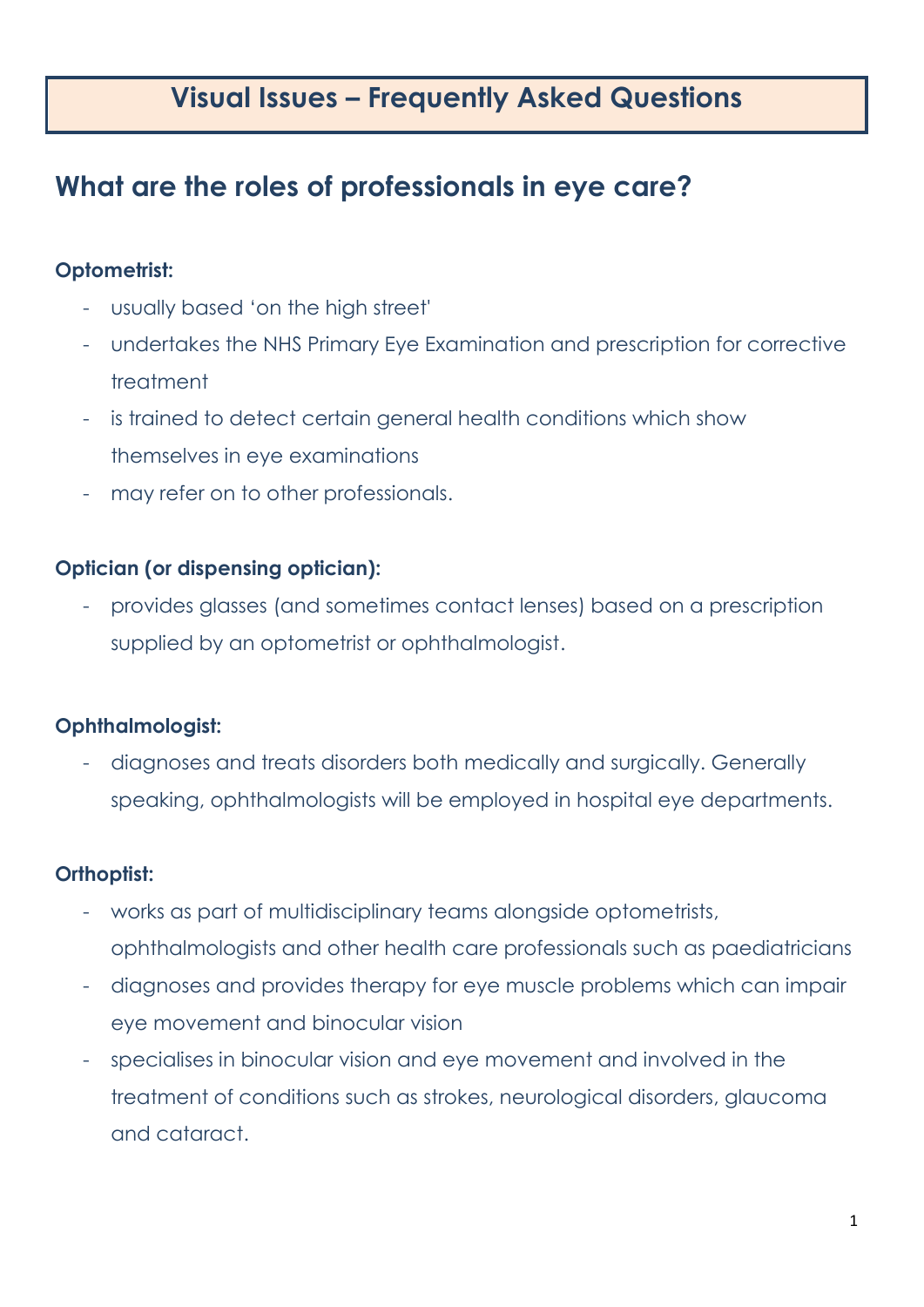### **Behavioural Optometrist:**

- concerned both with eye care and with how vision is processed into meaning
- uses both lens treatment and vision therapy (exercises) to treat visual and visual perceptual difficulties.

### **What are visual perceptual difficulties?**

Visual perceptual difficulties are not about the **eye** being able to 'see' an image but how the **brain** processes the information that the eye has captured.

## **Is this the same as having dyslexia?**

**No.** Some of the difficulties caused by visual perceptual difficulties can be similar to those experienced by people with dyslexia. However, visual perceptual difficulties can be treated. Some conditions seem to be more prevalent among the dyslexic population - but not all dyslexic people will have visual perceptual difficulties. You can have any of these conditions and not be dyslexic.

It is possible to have more than one visual difficulty. It is also possible to be unaware that you have a visual difficulty.

# **What should I do if I suspect someone is having this type of difficulty?**

### **Ask – what does it feel like when you read?**

Pay particular attention to the way they describe how it physically feels. For example they might say it makes their eyes feel scratchy or makes their head hurt.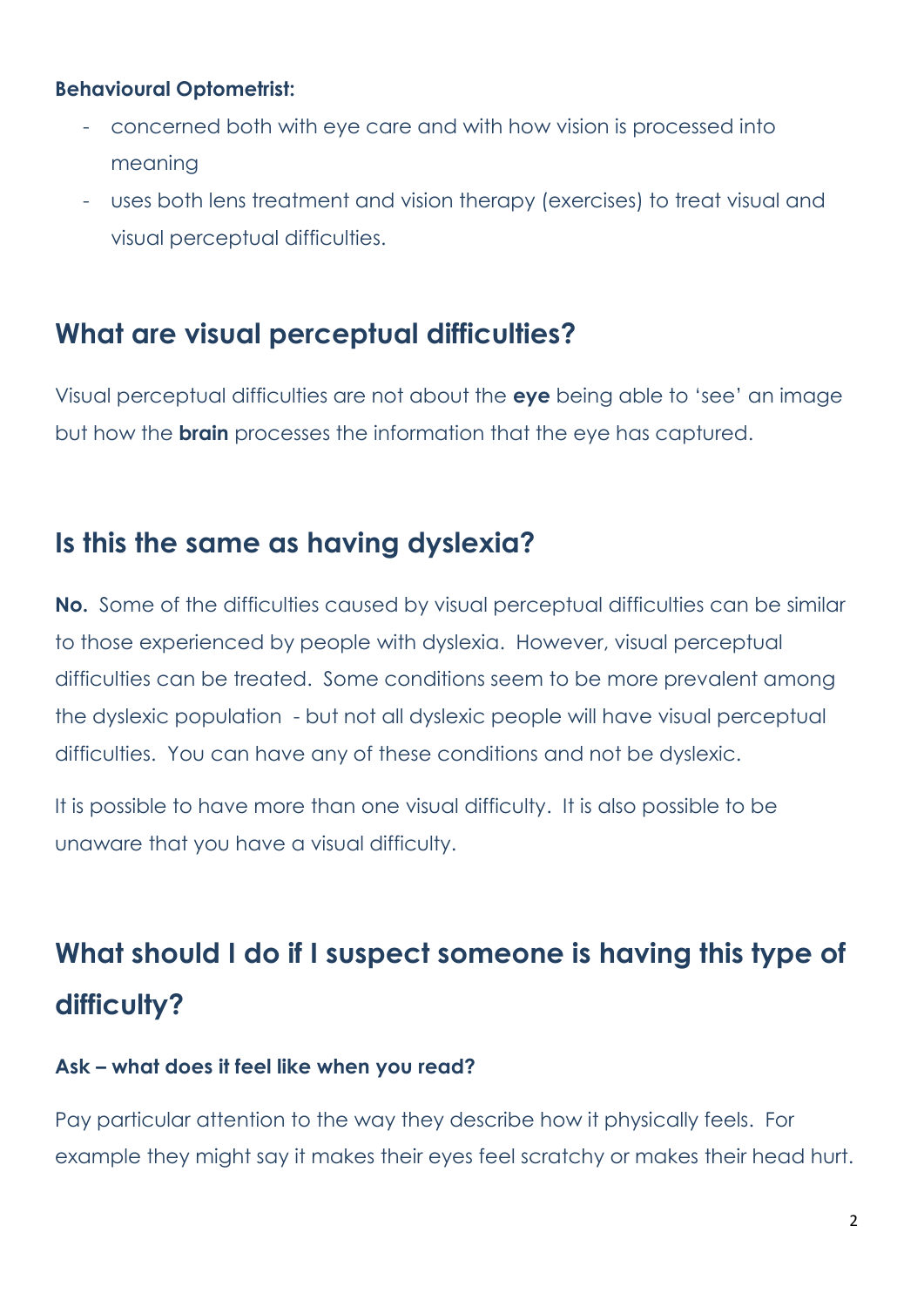### **Ask – what does it look like when you read?**

For example, they might say they have to 'catch the words with their eyes' to stop the words moving. Or that it looks like the text is dissolving.

### **Ask – what seems to make it easier or more difficult?**

Use different examples of text in different font types, sizes and background colours and talk about them.

### **Observe – do you notice any of these things?**

- They seem to get watery eyes
- They rub their eyes
- They move their head or the page around
- They follow the text with their finger
- They seem to squint
- They need to move the page further away or have their head close to the page
- They need additional lighting or need the lights low

#### **Observe – when reading out loud with you, do they do any of these things?**

- Skip or omit words
- Miss the beginning or ends of words or punctuation marks
- Run words together and miss the gaps between
- Need to use a finger to follow the text
- Seem to find it more difficult or make more mistakes the longer they read for
- Mix up lines of text or columns of numbers, such as in a table